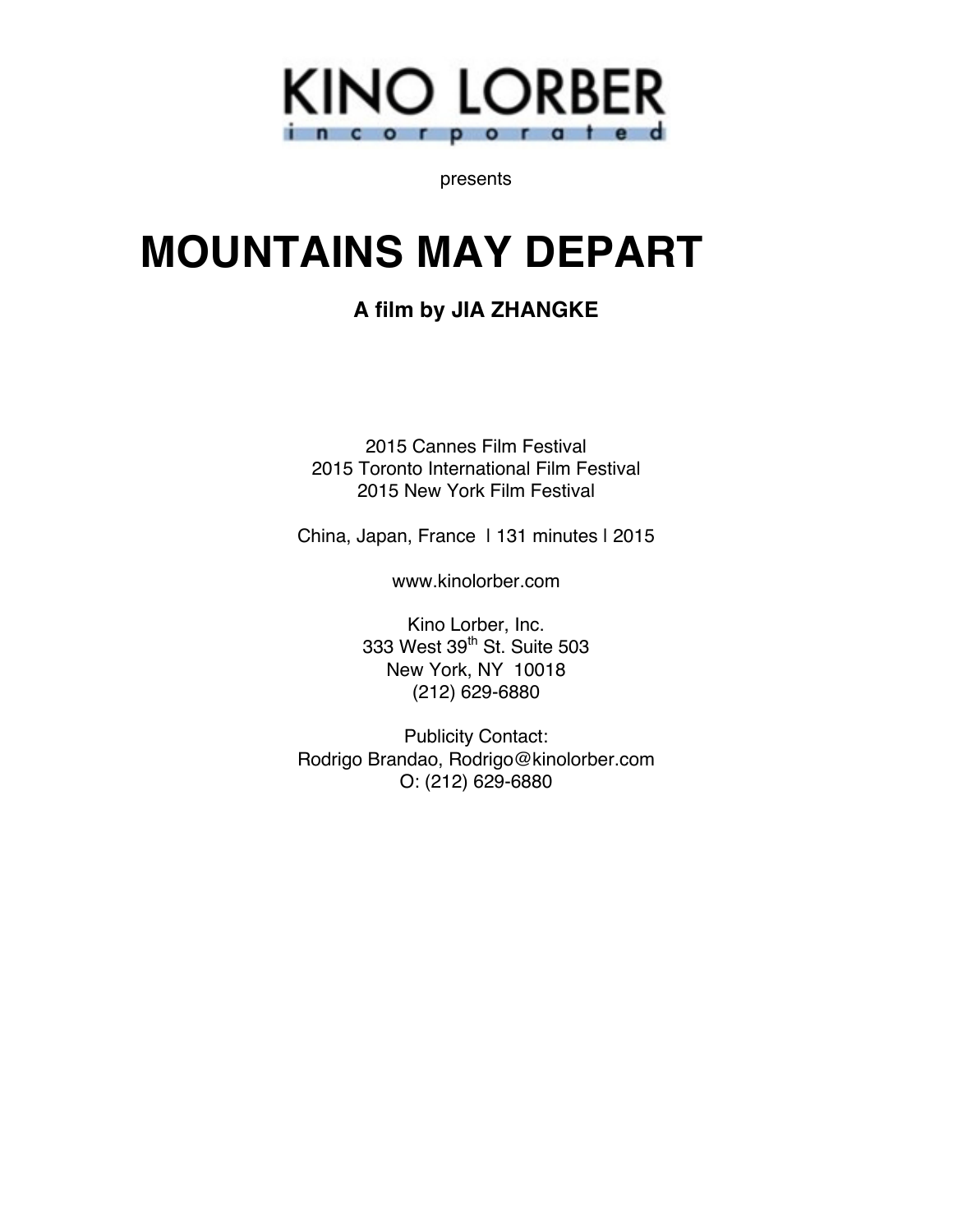

#### **Synopsis**

China, 1999. In Fenyang, childhood friends Liangzi, a coal miner, and Zhang, the owner of a gas station, are both in love with Tao, the town beauty. Tao eventually marries the wealthier Zhang and they have a son he names Dollar.

2014. Tao is divorced and her son emigrates to Australia with his business magnate father.

Australia, 2025. 19-year-old Dollar no longer speaks Chinese and can barely communicate with his now bankrupt father. All that he remembers of his mother is her name….

#### **Director's Statement**

It's because I've experienced my share of ups and downs in life that I wanted to make Mountains May Depart. This film spans the past, the present and the future, going from 1999 to 2014 and then to 2025.

China's economic development began to skyrocket in the 1990s. Living in this surreal economic environment has inevitably changed the ways that people deal with their emotions. The impulse behind this film is to examine the effect of putting financial considerations ahead of emotional relationships. If we imagine a point ten years into our future, how will we look back on what's happening today? And how will we understand "freedom"?

Buddhist thought sees four stages in the flow of life: birth, old age, sickness, and death. I think the ultimate point of this film is to say: Whatever times we live through, none of us can avoid experiencing those stages, those difficult moments. Mountains may depart, relationships may endure.

-Jia Zhangke, April 2015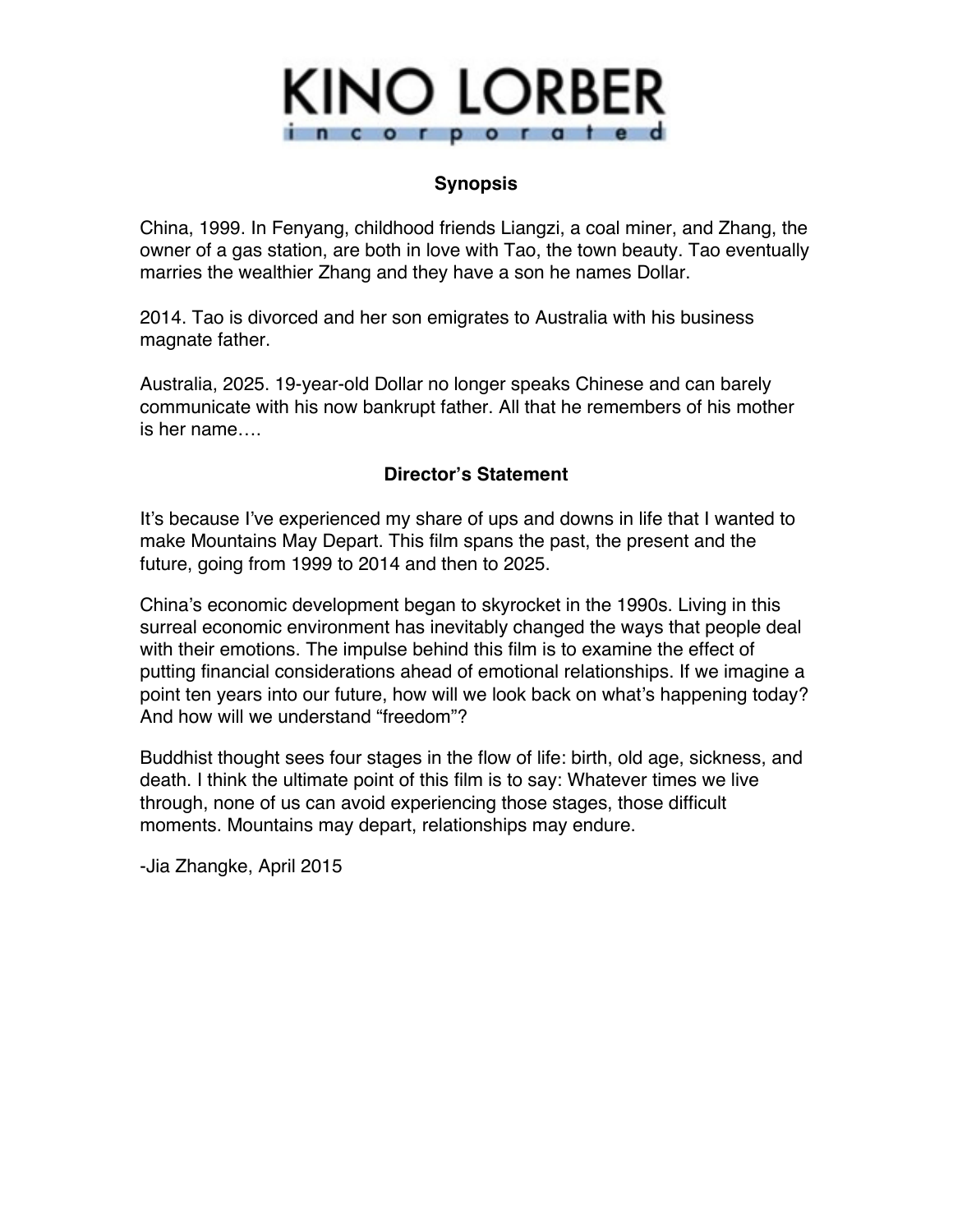

#### **Interview with Jia Zhangke**

**You've often focused on China's rapid social and economic changes, and in Platform you followed your characters across a decade. How has your thinking about these issues evolved? And how did you come to the threepart "Past-Present-Future" structure of this film?** 

I am 45 years-old now, which means I've accumulated plenty of memories but still have plenty to look forward to. I'm standing at this mid-point in life, observing the present, remembering the past and imagining the future. After A Touch of Sin I felt an urgent need to make a film about emotions. Chinese society today is very focused on wealth creation, in sync with the rapid economic developments. And the new technologies which economic development has brought us, such as the internet and high-speed trains, are also changing the ways we feel and express our emotions.

I often find myself wondering if I'll feel regretful about this moment when I'm ten years older. Life is a one-time thing for all of us. Each generation has to face the age-old problems as brand-new issues. In recent years, emigration has become a hot issue in China. Many young couples choose to take their children abroad for a better life and education. Two years ago, I traveled with A Touch of Sin to countries like the USA, Canada and Australia, I made contact with many émigré Chinese families, especially the ones from Shanxi. I was startled to see how younger Chinese emigres live their lives. Many of them don't speak the Shanxi dialect, some don't speak Chinese at all. A language barrier has appeared, disrupting communication between parents and children. Is this the kind of family relationships we want?

#### **The fateful decision that sparks the film's story is Tao's choice of Zhang Jinsheng rather than Liangzi as her husband. Practically, her choice makes good sense. But it proves very damaging at the emotional level, for all concerned. How do you see her choice?**

Tao faces two tough decisions in the story. One is her choice of husband and the other is giving up custody of her son to her ex-husband. I think her choice of partner is primarily emotional. Zhang Jinsheng obviously expresses his feelings better than his rival; he's a man of action and more romantic than the miner Liangzi. In a young woman's eyes, such qualities may be attractive enough. And Zhang Jinsheng's financial prospects definitely play a part in her choice. For example he owns a car, which immediately brings her closer to modern freedoms. They can drive to the Yellow River to see fireworks. So I do not rule out the material temptation in love. But I think the harder decision lies in the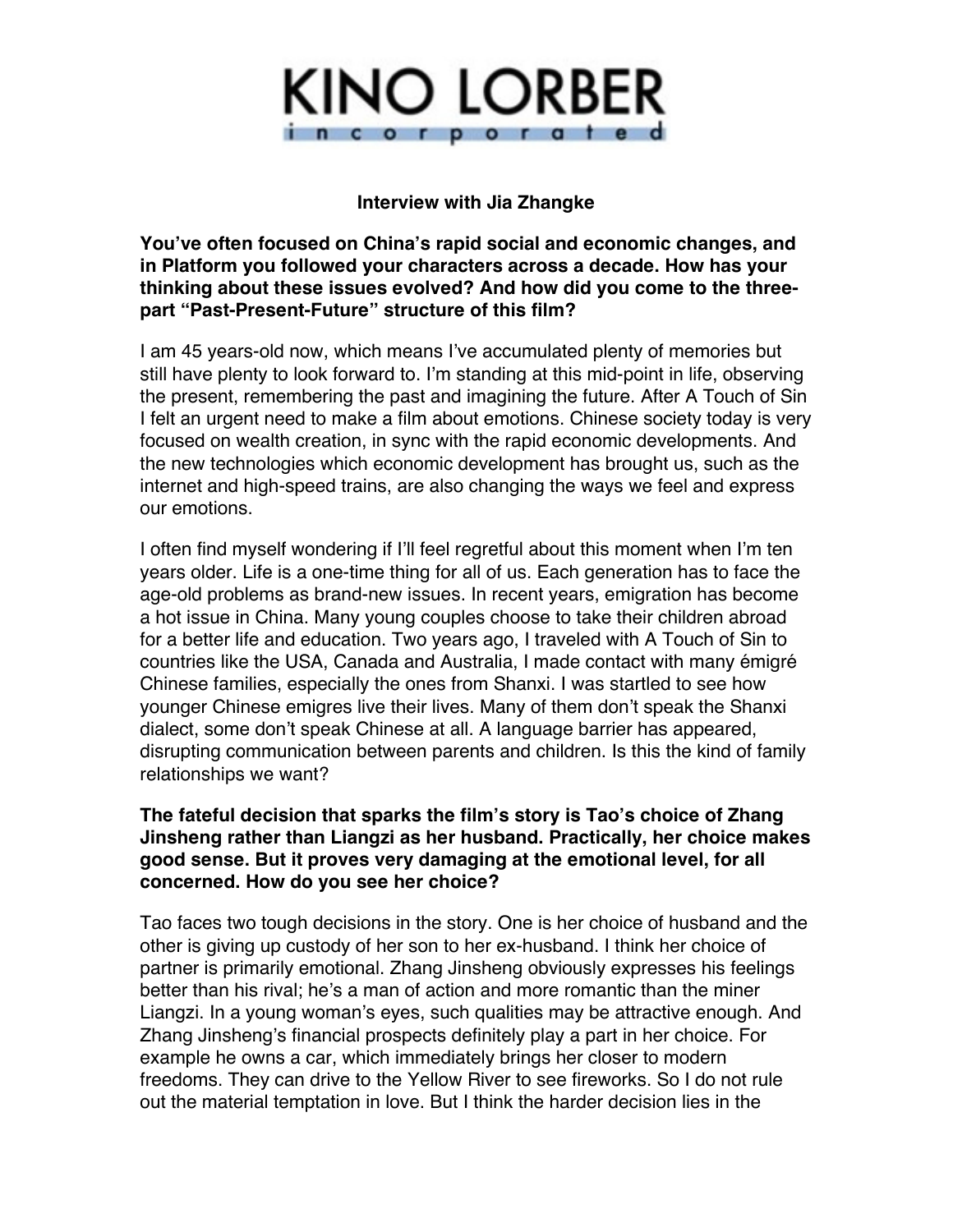## **KINO LORBER** incorporated

'2014' chapter when she has divorced Zhang Jinsheng and agreed that her son can live with him. In a sense she's being pragmatic about this. As a mother, she must have wished to keep her child. At the same time she knows that she'll go on living in an area where there are few resources and opportunities, while Zhang Jinsheng has already moved to Shanghai, the country's financial capital. The material considerations seem paramount. For instance, Zhang's wealth pays for Dollar to go to an international school, where he can learn English before going abroad. But this very choice guarantees Tao's loneliness in 2025. It's in her fifties in 2025, she must have second thoughts about her choice, not only because she hasn't seen her son for more than a decade but also because the boy grows up in Australia and lacks a mother's love. Mountains May Depart does not end with a mother-and-son union, but the audience may imagine what Tao and Dollar would have to say to each other if they did meet again.

#### **There's no real science-fiction aspect to the chapter set in 2025, but it does contain some interesting predictions, such as transparent tablet devices and the triumph of vinyl records over CDs. How much did you think about future trends and technology? And why did you choose Australia?**

Is 2025 that far from us? Not really. It's only a decade away. I told myself at the outset that this would not be sci-fi, but a film depicting people's emotional lives in the near future. As now, people in 2025 will probably pretty much rely on the internet for information and communication. Our art director is a big fan of devices like tablets and smartphones, and he collects futuristic conceptual designs. We came up with the idea of transparent digital devices together, on the basis of those concepts. I know about the back-to-vinyl trend, but vinyl records are basically a reminder of the past for me. They disappeared from most people's lives. Young people mostly download music to their mobiles and computers from the internet. It seems that sales of records as physical objects won't last much longer, but I believe that vinyl record albums will stick around in 2025, just like paper books. There's a line in Mountains May Depart: "some things cannot be destroyed by time."

I actually thought of setting the '2025' chapter in North America, in a city like Vancouver, Toronto or New York with a large Chinese-immigrant community. I opted for Australia because it's in the southern hemisphere. Even though it only takes eight hours to fly from Shanghai to Perth, on Australia's west coast, it is still the other side of the planet. The hot summer down-under coincides with China's deep winter. The huge contrast in seasons gives me a feeling of great distance. The film's characters exile themselves to a place towards the end of the sky, and it feels almost impossible that they can never return.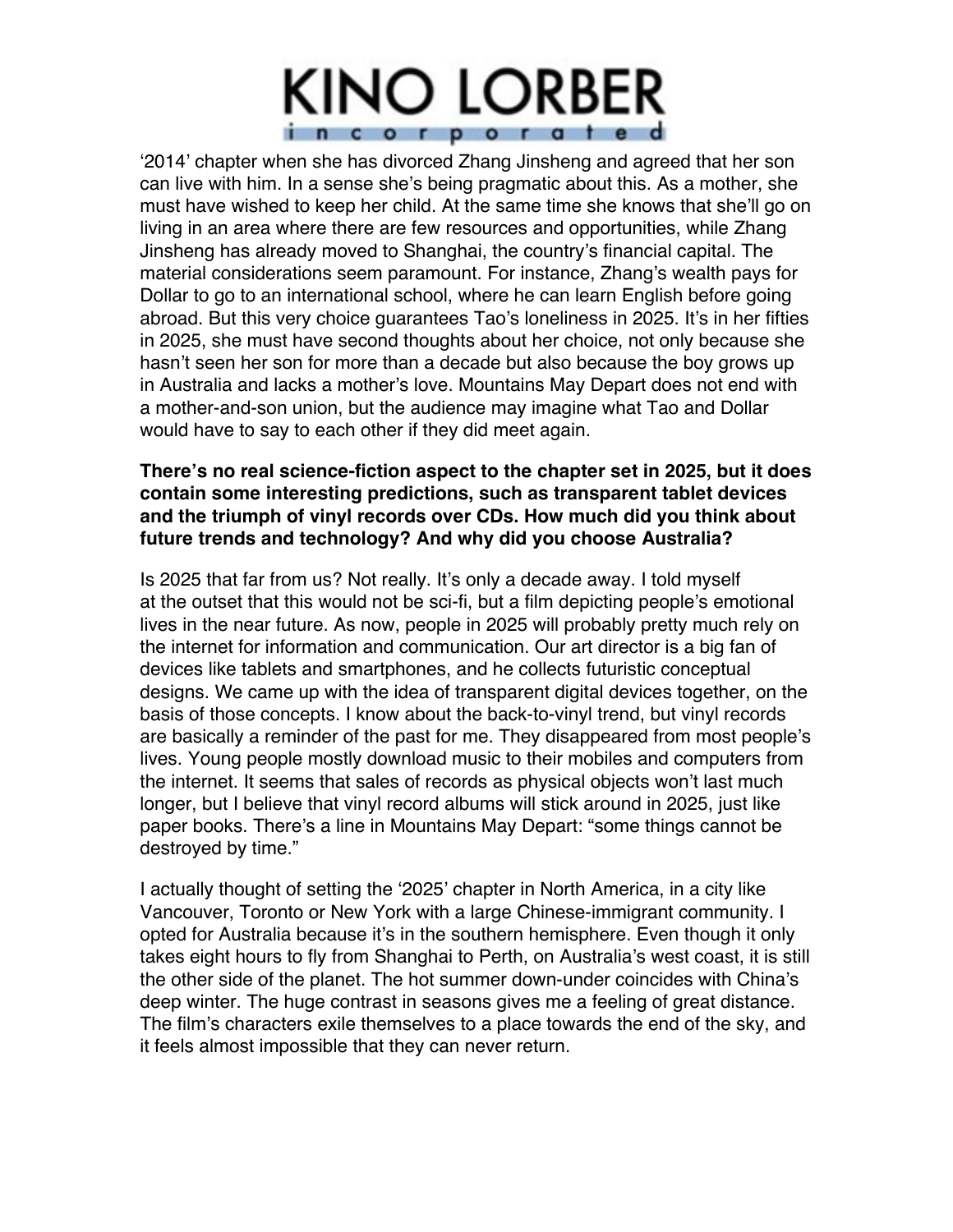

**Like the beginning and ending of A Touch of Sin, this story takes you back to Shanxi- specifically to Fenyang, the town where you were born. Aside from your personal feelings for the place, do you see Fenyang as a kind of microcosm of China in the 21st century?** 

From my first films Xiao Wu and Platform to A Touch of Sin, my hometown Fenyang has always had special resonances in my films. But there's a different specific reason each time I shoot there. When I set Xiao Wu there, I saw Fenyang as a small inland city going through transformation. You could take it as a microcosm of all cities in China longing for development and opening-up. Most Chinese people where living in cities like that. And although it's located in the basin of the Yellow River, the cradle of Chinese civilization, few filmmakers had ever shot there.

When it came to A Touch of Sin, there were other reasons as well. Shanxi has a large number of ancient buildings which are still now part of everyday life. The stories in A Touch of Sin remind me of the stories in the classical novel The Water Margin, also known as Outlaws of the Marsh. When we see modern people surrounded by ancient buildings, it helps me bring out a precise theme: violence is an age-old problem that's been with us since the start. For me, Fenyang's visual appearance almost subliminally maps the classical novel onto the film's stories. Choosing Fenyang again for Mountains May Depart springs first and foremost from a deep nostalgia. I have lived in Beijing ever since I left Shanxi many years ago, and I've made only short return visits since then. When I began thinking about a story that would start in 1999, I found myself recalling friends from Fenyang, people I'd known before I moved to Beijing, wondering what they'd made of their lives. From the very start I conceived Mountains May Depart as a film about 'love and relationships'. In China, we generally put those two words together in the word qingyi: loyalty and obligation. In Shanxi, though, we've tended to distinguish between qing and yi: for us, yi has more to do with commitment and responsibility. Even when people grow apart over time, yi of some kind can still exist. In Mountains May Depart Liangzi gets sick, returns to Fenyang and asks for help from Tao to pay for his medical treatment. Tao visits his old home and comes through with friendship and the time they spent together still endures. That's yi. In Shanxi we have a historical exemplar of the spirit of yi in the marquis Guan Yu, who appears as a key figure in the classical novel Romance of the Three Kingdoms. In recent times, the traditional concept of yi has morphed into guanxi. I find myself really missing the days when I lived in Shanxi- the days when qing and yi had richer meanings.

#### **As usual in your films, there are several recurring motifs- notably the ones which provoke Dollar's feelings of deja-vu. Why do you like to embed such motifs in your storylines?**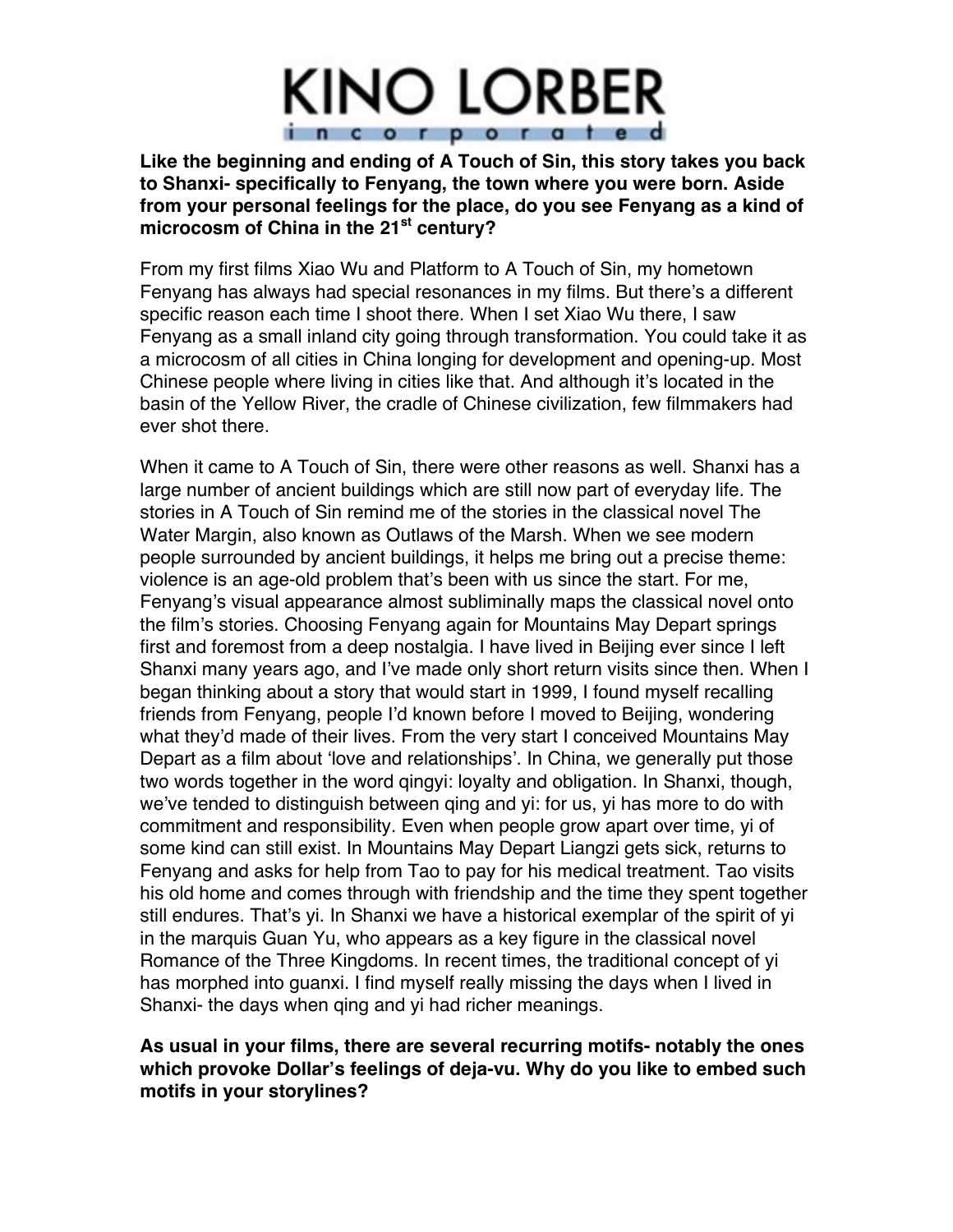## **KINO LORBER** incorporated

After Dollar's argument with his father, he sees a middle-aged man carrying a halberd (also known as a Guangong broadsword) by the seaside. That halberd is the symbol of Guan Yu. It may be a strange thing for Dollar to see. What he doesn't know is that his mother saw the same thing in 1999, when a ten-year-old kid crossed the street carrying one. And Liangzi saw one too, in 2014 in Handan, Hebei Province, when a young man walked through the mining camp carrying one. Each of us has different memories, but our lives are actually defined by broad similarities. For me, this kind of repetition also connotes a mysterious kind of guanxi. Sally Yeh's Cantonese song Take Care appears several times in the film. When Dollar hears it in Mia's Chinese class (in the '2025' chapter), we can't be sure if he remembers that his mother played the same song to him on the train back to Shanghai when he was a seven-year-old boy. Maybe he does remember at some unconscious level. His deja-vu moment in the car with the sunglasses is a similar case.

#### **Each chapter of the film is shot in a different screen ratio. What do the screen ratios connote to you?**

There are three different screen ratios in Mountains May Depart: 1.33:1 for the 1999 chapter, 1.85:1 for the 2014 chapter and 2.39:1 for the 2025 chapter. I didn't plan this in advance. In the 90s, I owned a DV camera which shot images in the 1.33:1 ratio, what they used to call Academy ratio. Yu Lik-Wai and I often went out with it and shot things that caught our eye, aimlessly. We accumulated a huge amount of video footage. More recently we've still sometimes done that, but with an Alexa camera, and we shoot in the 1.85:1 ratio.

When I look back at the mass of random footage, I tend to be intrigued by the people in it; I wonder how they're getting on now, what they're doing. I wanted to use a little of that footage in Mountains May Depart, mostly because the images document the moment they were shot in a way that cannot be reproduced. The images capture something of the times, the emotions, the values and the cultural tastes, even our physical characteristics. So, in the '1999' chapter, I used shots of the Fenyang Spring Festival Gala, shots of people dancing in the disco and the shot of the truck which almost overturns, all of them films in the 1990s in 1.33:1 ratio. Similarly, I used images I shot myself of people lighting a fire in the wild and of the mining camp at sunset in the '2014' chapter, filmed in the 1.85:1 ratio. Since this vintage footage was already in two different screen ratios, I thought the film should be in a different ratio for each time period.

#### **Is there any special thinking behind the choice of Village People's "Go West" (performed by the Pet Shop Boys) as the film's disco anthem? And who is the guy seen carrying the halberd?**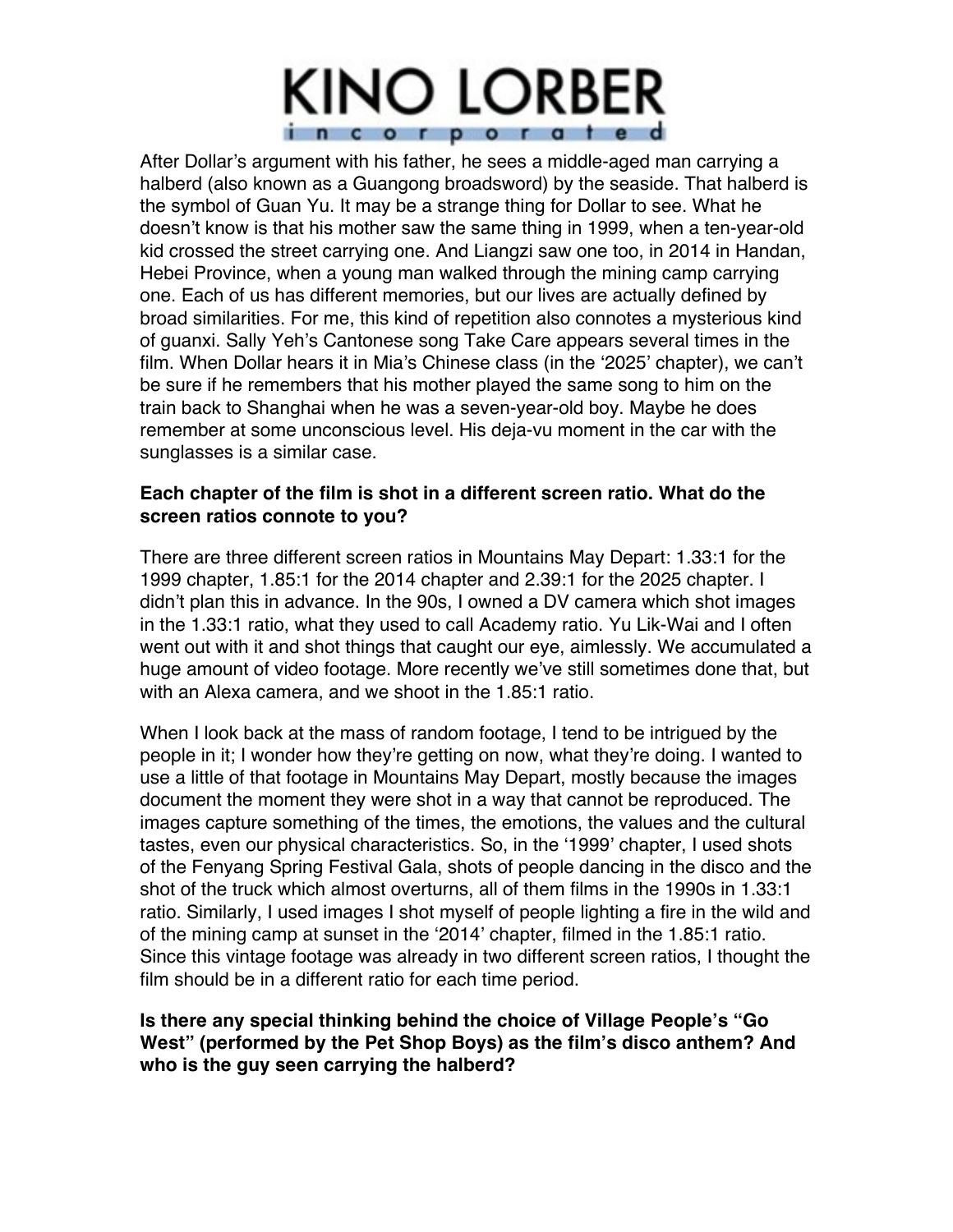## **KINO LORBER** incorporated

In some notes that I gave to Zhao Tao before the shoot, I explained that she would have to play a character from her youth to fifty years old. To me, that span represents the distance between an explosion of energy and an ocean of tranquility. As it happens, the late 1990s was when disco achieved peak popularity in China. Many went out to dance in clubs on the weekends because it gave them a chance to break out of their personal limits; Chinese people tend to be repressed, shy and introverted! Back then I also enjoyed hanging out in discos, and "Go West" was one of the most exciting golden records for us. My memory is heavily dependent on music. More importantly, music endows me with imagination. The person carrying the Guangong Broadsword is seen at three different ages. We could think of him first as a teenager learning martial arts, then as an adult artist and finally as an émigré in Australia. But we might also see him as a god roaming the crowded earth. He might even be Guan Yu.

Interview by Tony Rayns (April 2015)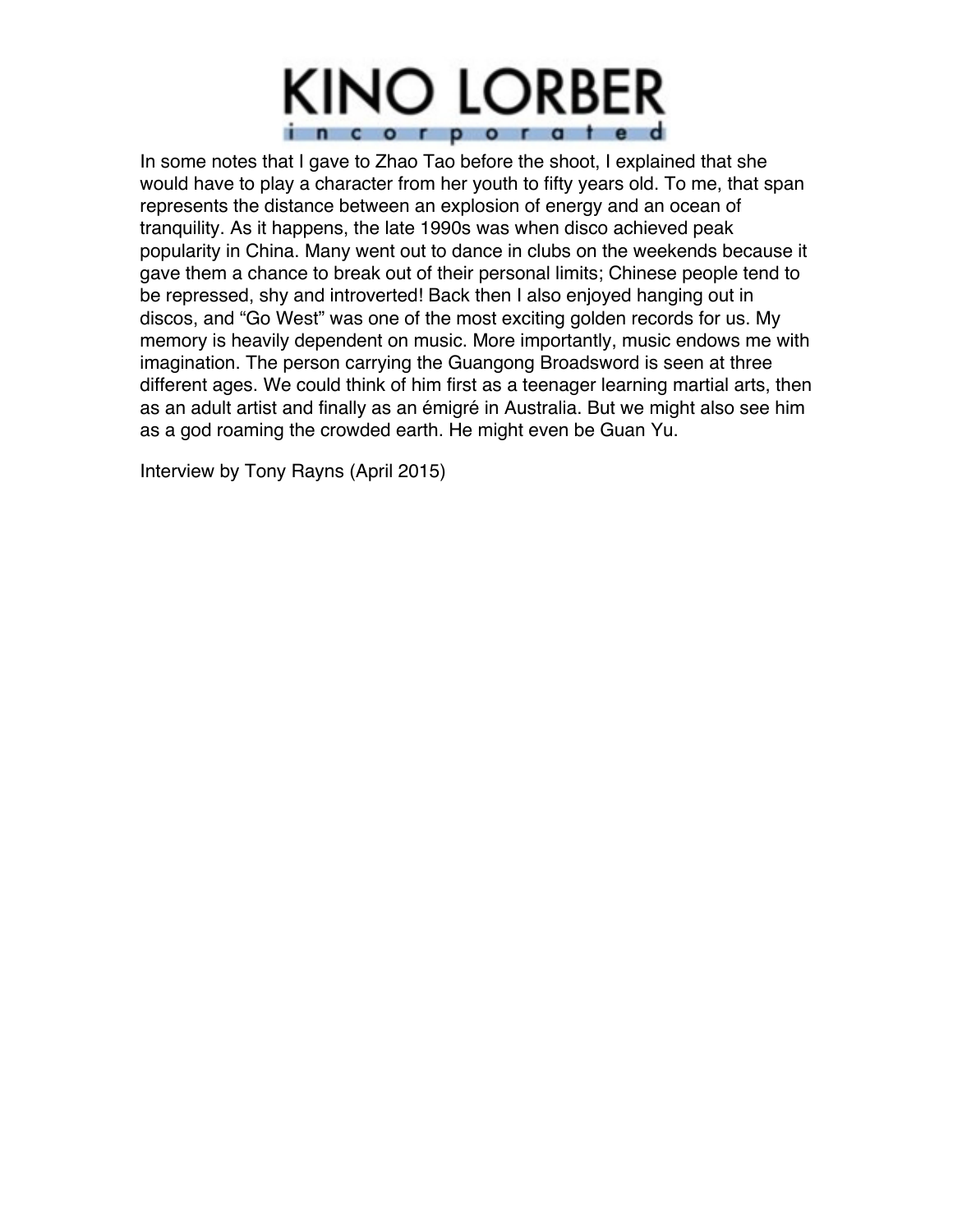

#### **Interview with Zhao Tao**

#### **This is the first time you've had to play a character across a 26-year time span. What are the challenges and problems in doing that?**

When Jia Zhangke decided to shoot Mountains May Depart last year, he told me that the story would cover 26 years, and that I'd have to play a woman who ages from her twenties to her fifties. I was excited by the challenge. I first worked with Jia Zhangke in 2000 on Platform, which tells the story of one generation's youth. Eleven years later I played an immigrant mother in I Am Li for the Italian director Andrea Segre. The emotional and physical experience of playing those two roles was a good preparation for playing Tao at different ages. Also, as I get older myself, I feel more confident about playing emotionally rich characters. 26 years is a long time, not only for us to experience emotions but also to rethink and understand our emotions. In the '1999' chapter, the most important thing for me was to find the right body language, the physical feelings of being young. Young women like Tao can be impetuous and very physical in their responses. For the second chapter, I learned a lot from observing my mother and her physical tempo. And for the scene and the end of the '2025' chapter, I borrowed some clothes from Jia Zhangke's mother- my mother-in-law- and slipped into character the moment I put them on.

The bigger challenge probably comes from Jia Zhangke's way of telling the story. He doesn't spell out specific reasons for a character's emotional changes, or even provide detailed back-story for the characters. The other actors and I need to fill in all those blanks from our own imaginations, and it has to look convincing in the film. My own way of dealing is embarrassingly straightforward: I write down whatever occurs to me while reading the script. Thorough preparation makes me feel better equipped when I'm acting.

#### **Tao's choice of Jinsheng over Liangzi is the fateful moment which sparks the film's storyline. What do you think about the character's choice?**

If I'd been Tao in 1999, I would have chosen Jinsheng. Not only because, as a rising nouveau riche, he can offer her material wealth but also because he cares for her spirit as well as her immediate prosperity. There's a Hong Kong song she likes; Jinsheng rushes out to get the CD for her. He's actions, not words. Tao is not some goddess high above but a living person. I fancied the same kind of people when I was her age in 1999. Back then there was no great wealth gap in China; none of us could have imagined that those born in similar circumstances would end up experiencing extremes of wealth and poverty. By 2014, Zhang Jinsheng has become a successful capitalist, a player of the stock market.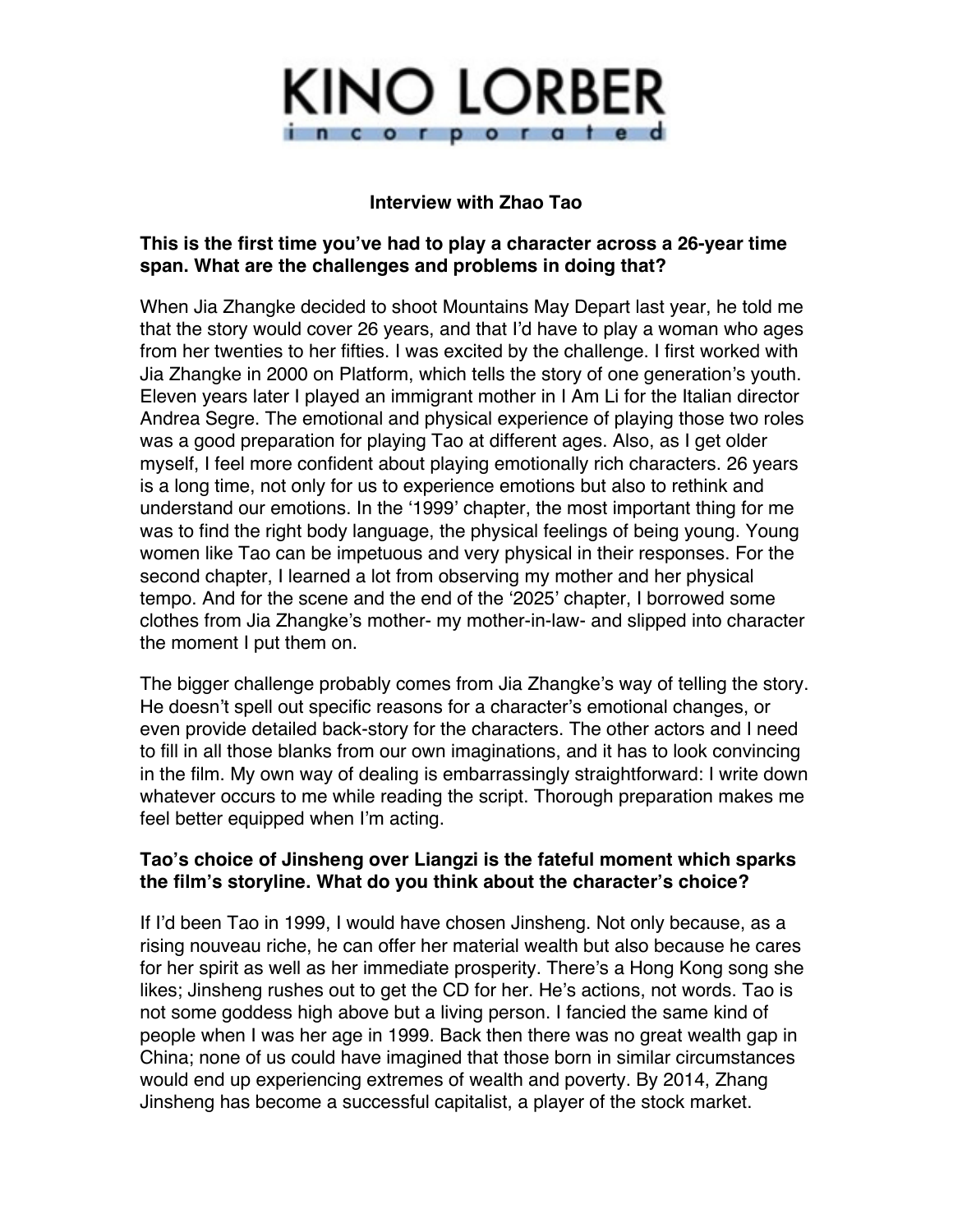

Maybe that's why the marriage fell apart? When I was playing the young Tao in the '1999' chapter, I didn't think about Tao in the later chapters because she herself has no real sense of her future. Her focus was completely on the moment and how she felt in it.

The most painful thing for Tao must have been surrendering custody of her son to her ex-husband. It was probably the right thing to do; as she says in the film, she's not a very 'capable' person, and Dollar would have had fewer opportunities in life if he'd stayed with her in a small town. In a sense, she sacrifices her own happiness for the sake of her son's future. But she has no way of knowing that her decision will actually leave a huge gap in Dollar's life, will leave him emotionally empty and confused in 2025. It is heartbreaking. I quite like the ending of the film, the way Tao ends up living on her own. People are destined to be lonely. It probably echoes with what she says to Dollar, that nobody stays with you forever. We are all meant to separate in the end.

#### **Tao chooses to stay in Fenyang after her divorce, and the film suggests that she will live out her days there, lost in her memories. Do you share Jia Zhangke's feelings for Shanxi and Fenyang?**

I was born and raised in Taiyuan, Shanxi, not much more than 100 km from Fenyang. It's Shanxi's provincial capital, famous for its coal and steel. So Jia Zhangke and I share a similar cultural background. Jia Zhangke's script reveals what he thinks about traditional relationships in Shanxi, not to mention his deep love for the mountains, rivers and counties there. I completely understand and feel the same way spiritually. Even the sound we hear when winter wind blows in those places and the faces we see at county fairs keep telling us that our feelings for the place are irreplaceable. I recall that Jia Zhangke once joked with a reporter that he likes filming in Shanxi because he likes Shanxi people and finds them all pretty. Of course he was joking, but the title he chose for the film is Shan He Gu Ren (literally it means "Mountains and Rivers, Old Acquaintance". The "Mountains and Rivers" part refers to the landscape, "Old Acquaintance" refers to people. We love both the people and the place. I don't think viewers will find it hard to see these embedded feelings.

Interview by Tony Rayns (April 2015)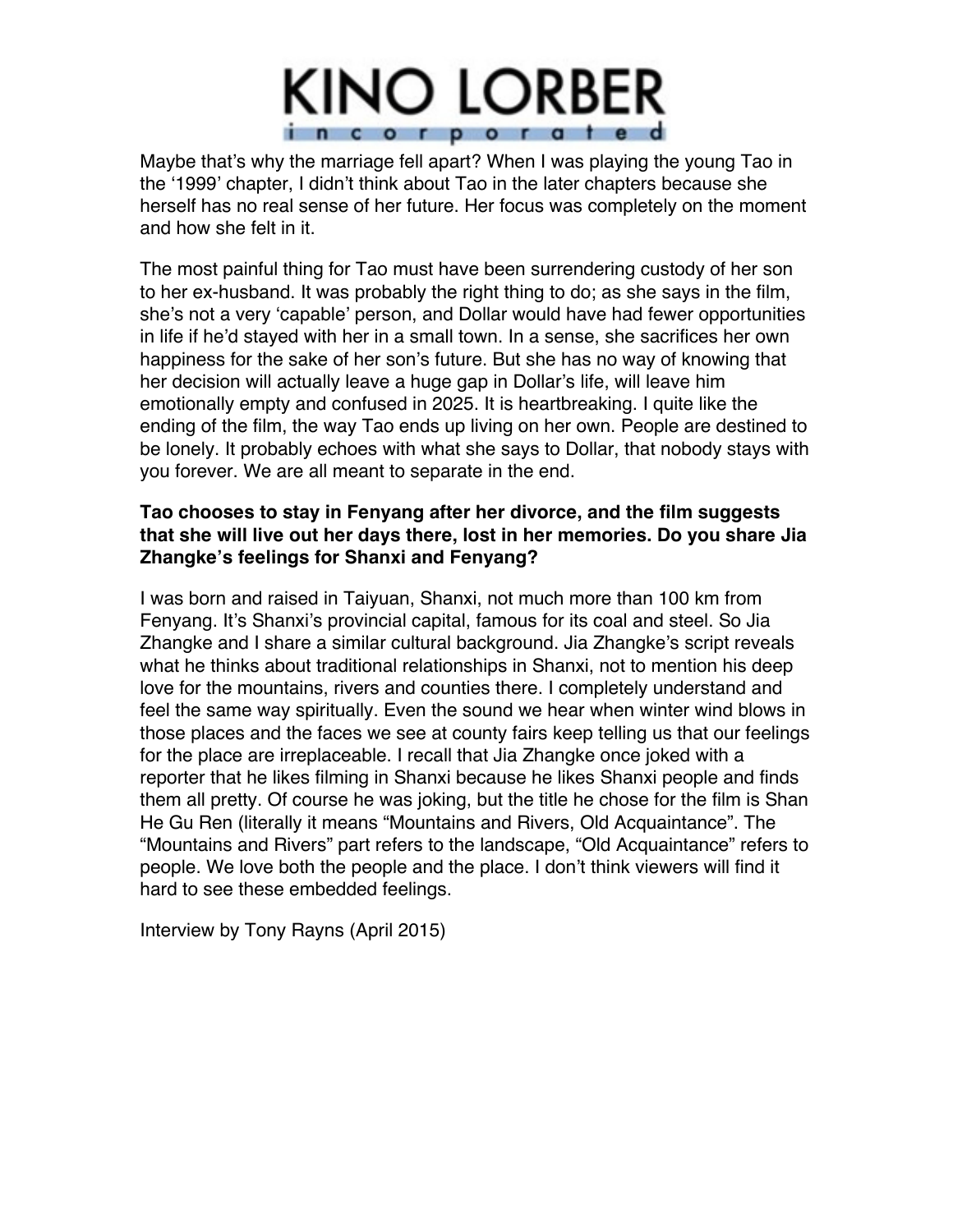

#### **Writer/Director Biography: Jia Zhangke**

He was born in Fenyang, Shanxi, in 1970 and graduated from Beijing Film Academy. His debut feature Xiao Wu won prizes in Berlin, Vancouver and elsewhere. Since then, his films have routinely premiered in the major European festivals. Still Life won the Golden Lion in Venice in 2006, and A Touch of Sin won the Best Screenplay prize in Cannes in 2013. Several of his films have blurred the line between fiction and documentary. He has also produced films by many young directors and has made cameo appearances in films for other directors. In 2015, Jia Zhangke returned to Cannes to receive the Carrosse d'Or Prize (Golden Coach) and his feature Mountains May Depart was selected in Competition.

#### **Filmography**

#### 2015 **Mountains May Depart**

-in Competition, 68<sup>th</sup> Cannes International Film Festival

#### 2013 **A Touch of Sin**

-Best Screenplay, 66<sup>th</sup> Cannes International Film Festival

#### 2010 **I Wish I Knew**

-Un Certain Regard, 63<sup>rd</sup> Cannes International Film Festival

#### 2008 **24 City**

-In Competition, 61<sup>st</sup> Cannes International Film Festival

#### 2007 **Useless**

-Venice Horizons Documentary Award, 64<sup>th</sup> Venice International Film Festival

#### 2006 **Still Life**

-Golden Lion Award, 63<sup>rd</sup> Venice International Film Festival

#### 2006 **Dong**

-Horizon, 63<sup>rd</sup> Venice International Film Festival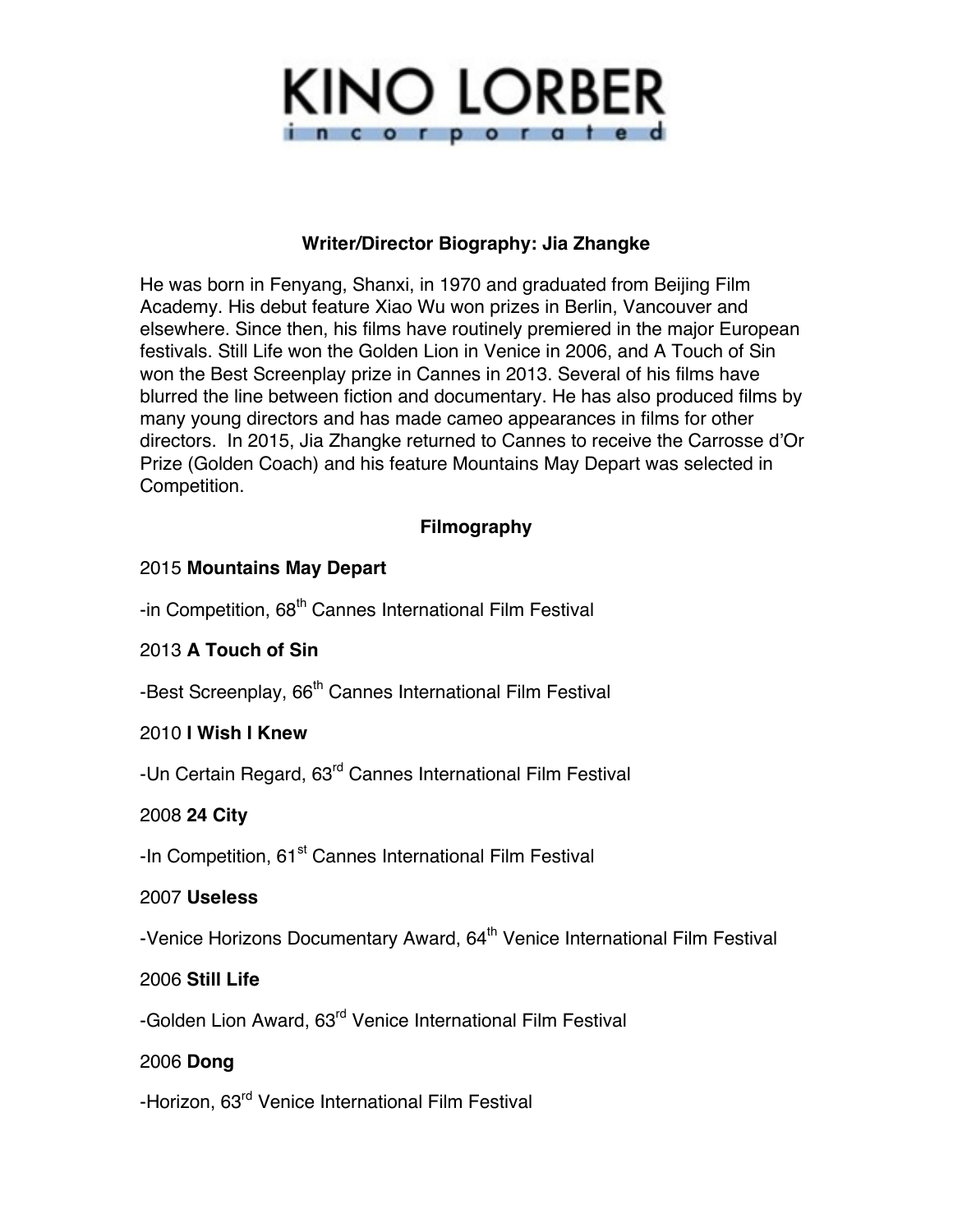

#### 2004 **The World**

-In Competition, 61<sup>st</sup> Venice International Film Festival

#### 2002 **Unknown Pleasures**

-In Competition, 55<sup>th</sup> Cannes International Film Festival

#### 2001 **In Public**

-Grand Prix, 13<sup>th</sup> International Documentary Film Festival of Marseilles

#### 2000 **Platform**

-In Competition, 57<sup>th</sup> Venice International Film Festival

#### 1998 **Xiao Wu**

-Wolfgang Staudte Award & Netpac Award, 48<sup>th</sup> Berlin International Film Festival